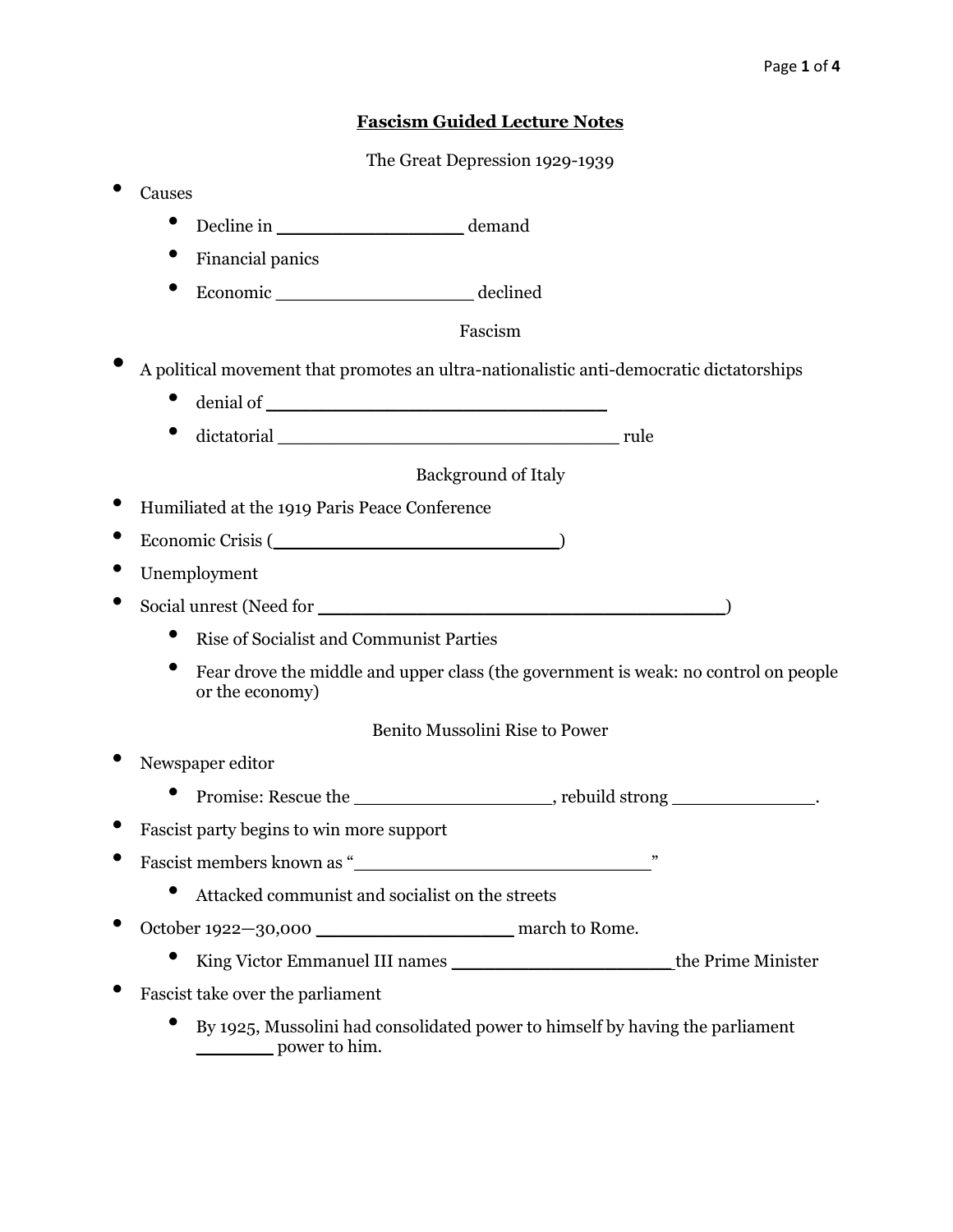## Il Duce, Mussolini Policies

- Abolished \_\_\_\_\_\_\_\_\_\_\_\_\_\_\_\_\_\_\_\_
- Banned by a political parties by  $\sim$
- Limited  $\blacksquare$
- Jailed \_\_\_\_\_\_\_\_\_\_\_\_\_\_\_\_\_\_\_
- Censored the \_\_\_\_\_\_\_\_\_\_\_\_\_\_
- Outlawed \_\_\_\_\_\_\_\_\_\_\_\_\_\_\_\_
- Utilized an intense **machine** to maintain obedience of the citizens

#### Benito Mussolini

- Respected at home and abroad
	- Middle and upper class liked Mussolini
- Modernized Italy
	- \_\_\_\_\_\_\_\_\_\_\_\_\_\_\_\_\_\_\_\_\_\_
	- \_\_\_\_\_\_\_\_\_\_\_\_\_\_\_\_\_\_\_\_\_\_ development
	- \_\_\_\_\_\_\_\_\_\_\_\_\_\_\_\_\_\_\_\_\_\_ campaigns
- Background of Germany
- Humiliated at the 1919 Peace conference
- Economic Crisis (\_\_\_\_\_\_\_\_\_\_\_\_\_\_\_\_\_\_\_\_\_\_\_\_\_\_\_\_\_\_)
- War Guilt Clause
	- $\bullet$   $\qquad \qquad$
	- \_\_\_\_\_\_\_\_\_\_\_\_\_\_\_\_\_\_\_\_\_\_\_\_\_\_\_\_\_\_\_\_\_
	- $\bullet$   $\qquad \qquad$

Adolf Hitler Rise to Power

- <sup>1919</sup> Joined the National \_\_\_\_\_\_\_\_\_\_\_\_\_\_\_\_\_ German Workers Party (Nazi Party)
- 1923- Munich– Failed \_\_\_\_\_\_\_\_\_\_\_\_\_\_ (tried to copy Mussolini)
- Prison– \_\_\_\_\_\_\_\_\_\_\_\_\_\_\_\_\_\_\_\_\_\_\_\_\_\_\_\_\_\_ (My Struggle).
	- Master Race
	- Regain German Lands
	- Agreed with Mussolini
		- Democracy and \_\_\_\_\_\_\_\_\_\_\_\_\_\_\_\_\_\_\_\_\_\_\_\_\_\_\_\_\_\_ are weak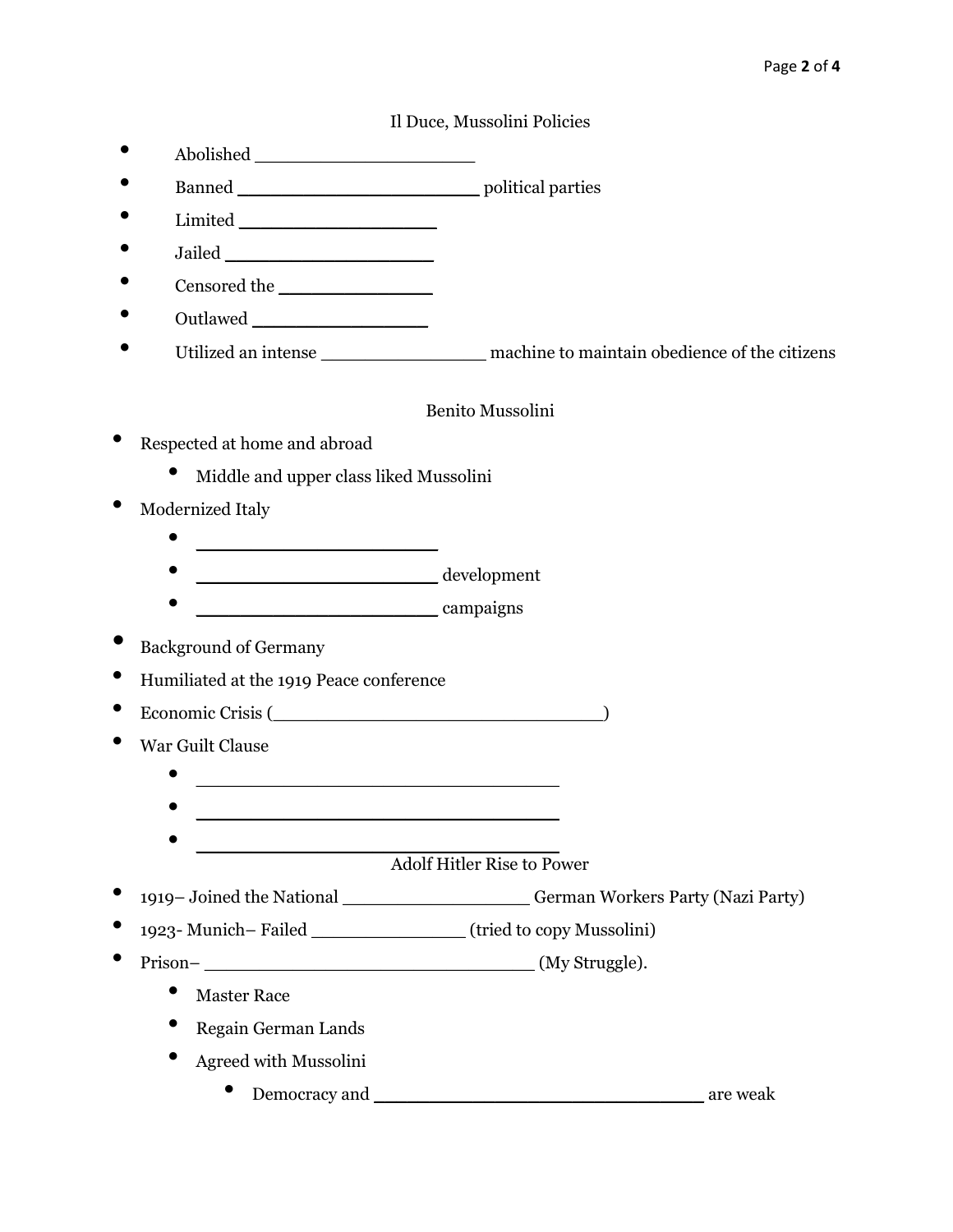- extending the strong leader is best form of government
	- Replaced Ultra-nationalism with "Aryan Race"

## Adolf Hitler: Rise to Power

- 1920's: built a power base
	- Known as " $\overline{\phantom{a}}$  as "
	- Used threats and \_\_\_\_\_\_\_\_\_\_\_\_\_\_\_\_\_\_\_\_\_\_\_\_\_ to gain political influence
	- Middle and upper class liked Hitler
		- Opposed the threat of Communism
- <sup>1933</sup> Named \_\_\_\_\_\_\_\_\_ (Prime Minister) of Germany by President Paul von Hindenburg
- Hitler calls for new elections in the \_\_\_\_\_\_\_\_\_\_\_\_\_\_\_\_\_\_\_\_ (German Parliament)

## Adolf Hitler: Rise to Power

- <sup>1934</sup> Nazi's have majority
- Reichstag votes powers over to
- Hitler named "\_\_\_\_\_\_\_\_\_\_\_\_\_\_" and takes complete control of the German government
- Creates a \_\_\_\_\_\_\_\_\_\_\_\_\_\_\_\_\_\_\_\_\_\_\_\_\_ state.

Adolf Hitler Policies

- Abolished \_\_\_\_\_\_\_\_\_\_\_\_\_\_\_\_
- Banned \_\_\_\_\_\_\_\_\_\_\_\_\_\_\_\_\_ parties
- Jailed \_\_\_\_\_\_\_\_\_\_\_\_\_\_\_\_\_\_
- Limits \_\_\_\_\_\_\_\_\_\_\_\_\_\_\_\_\_
- Censored \_\_\_\_\_\_\_\_\_\_\_\_\_\_\_
- Outlawed \_\_\_\_\_\_\_\_\_\_\_\_\_\_\_\_
- Intense **the contract of the contract of the contract of the contract of the contract of the contract of the contract of the contract of the contract of the contract of the contract of the contract of the contract of the c**

# Adolf Hitler

- Respected inside Germany
	- Middle and upper class
- Drastically reduced \_\_\_\_\_\_\_\_\_\_\_\_\_\_\_\_\_\_\_\_\_\_\_\_